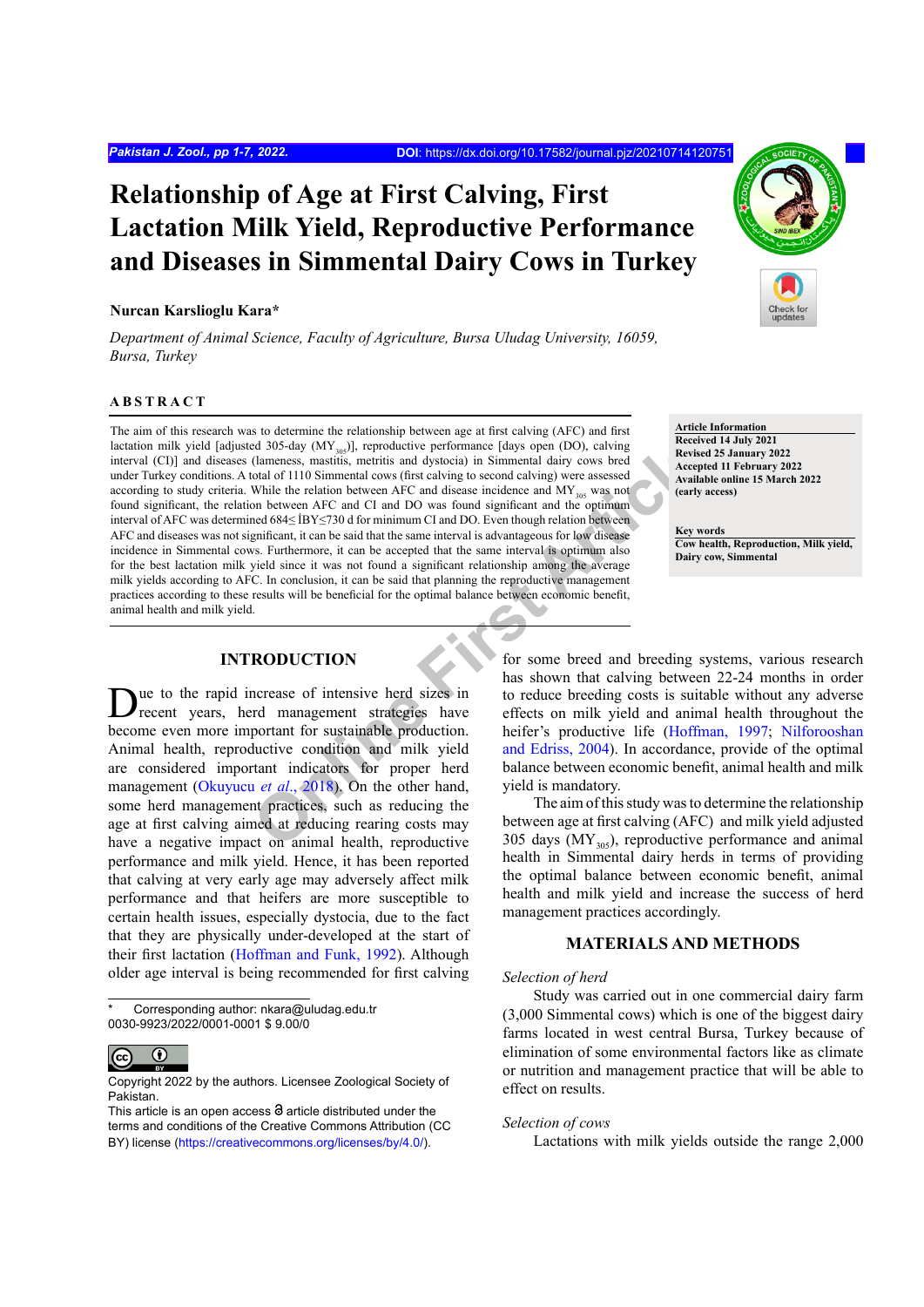to 12,000 L and DIM 260 to 400 days and cows that do not comply with the descriptive values of the calving age according to the calving order reported by [Kumlu](#page-5-3) [and Akman \(1999\)](#page-5-3) were excluded from the study. In accordance, a total of 1110 Simmental cows that born in 2016 completed their first lactation and gave their second calving were included in the study. The first calvings occurred between April 2018 and June 2019, and the second calvings February 2019 and August 2020. AFC (age at first calving, day),  $MY_{305}$  (milk yield adjusted 305 days, L), DO (days open), CI (calving interval, day) and health records (yes, no) were collected from the herd database.

#### *Statistical analyses*

For analyses, cows were divided into groups with mean  $\pm$  1 standard deviation width according to AFC and  $MY_{305}$  and the relation between these groups and disease incidence was investigated as used Chi-square tests. Also, ANOVA was used to investigate whether the difference between AFC groups in terms of CI, DO and  $MY_{305}$  or not and when necessary, Duncan's multiple range test was used. Means of cows with each health problem and healthy cows were compared with the t-test to determine whether the health problems had an effect on AFC, CI, DO and MY<sub>305</sub> or not. [SPSS Inc \(2008\)](#page-6-1) was used for statistical analysis.

## **RESULTS AND DISCUSSION**

As descriptive statistics in this study, the average AFC, MY<sub>305</sub>, and CI was found  $706.89 \pm 1.41$  days, 6928.50  $\pm$  33.51 L, 377.87  $\pm$  1.44 days, respectively in the study herd. Lameness has been determined to be the most common health problem observed 32.2% in the study herd. Mastitis, metritis and dystocia followed with of 29.3%, 14% and 8%, respectively. In terms of first lactation  $MY_{305}$ , the result of this study was found higher than results reported by [Cilek and Tekin \(2005\),](#page-4-0) [Ozkan](#page-6-2) [and Gunes \(2011\)](#page-6-2), [Okuyucu](#page-6-0) *et al*. (2018) and lower than the result reported by [Kucuk-Baykan and Ozcan \(2017\)](#page-5-4)

was were divided into groups with<br>
after inseminations. When the e<br>
intion width according to AFC and<br>
between these groups and discanse<br>
between these groups and discanse<br>
between these groups and discanse<br>
interestigate while they have been observed to be coherent with results reported for various regions of Europe by Perišić *et al*. (2009). When the study results were evaluated for AFC, it is seen that AFC was earlier according to the national or international research's results (Akbulut, 1998; Kocak *et al*., 2008; [Szewczuk](#page-6-3) *et al*., 2015; [Fedorovych, 2017](#page-5-5)). This result is decisive for herd economics and sustainability and can be explained that the animal group constituting the study materials having reached early two-thirds of mature weight which is considered a physical indicator of suitable time for insemination as reported by [Mourits](#page-5-6) *et al*[. \(1997\).](#page-5-6) Moreover, this result also exhibits the success and the importance of herd management programme for animal tracking practised in this herd before, during and after inseminations. When the effect of AFC on  $MY_{305}$ and reproductive performance investigated, the results are as shown in Table I. Contrary to studies reporting importance of positive correlation between AFC and MY305 (Krpálková *et al*., 2014) or studies reporting of negative correlation (Curran *et al*., 2013), in this study, it was not found significant difference exists between mean milk yields of animals in AFC groups. The difference of the results in studies on the effect of optimum first calving age on milk yield for different breeds so far establishes the importance of the effect of factors such as the breed being studied, environment, practised herd management programme etc. Under the circumstances, every result obtained shall constitute data in terms of performance information pertaining to the studied breed.

On the other hand, it has been determined that the difference observed as a result of the study in terms of DO and CI as reproductive performance criteria for animals in different AFC groups was found significant  $(P<0.05)$ . Under the circumstances, the first thing to consider is whether there is any difference between AFC groups in terms of first service interval (FSI) after calving. Average FSI was found  $67.28 \pm 0.42$  days in this study and this value is favourable for good reproductive management [\(Esslemont and Kossaibati, 2000](#page-5-7); [Uygur, 2004\)](#page-6-4). When AFC groups were evaluated for FSI, the difference between

<span id="page-1-0"></span>Table I. Effects of AFC on CI, DO and MY<sub>305</sub> in Simmental dairy cows in Turkey.

| AFC(d)      |      | $CI^*$                       | DO*                          | $\mathbf{M}\mathbf{Y}_{_{305}}$ |  |
|-------------|------|------------------------------|------------------------------|---------------------------------|--|
|             |      | $Mean \pm SE$                | $Mean \pm SE$                | $Mean \pm SE$                   |  |
| <684        | 437  | $377.67 \pm 2.46$ † †        | $95.83 \pm 2.09$ †           | $6905.81 \pm 55.99$             |  |
| $684 - 730$ | 417  | $373.88 \pm 2.10$ †          | $93.92 \pm 1.86 \pm 1.86$    | $6904.19 \pm 54.10$             |  |
| $731 - 777$ | 159  | $382.95 \pm 4.08$ ††         | $100.35 \pm 3.40$ ††         | $6977.30 \pm 84.47$             |  |
| >777        | 97   | $387.64 \pm 4.65$ $\ddagger$ | $108.02 \pm 4.76$ $\ddagger$ | $7059.67 \pm 101.42$            |  |
| General     | 1110 | $377.87 \pm 1.44$            | $96.82 \pm 1.26$             | $6928.89 \pm 33.51$             |  |

AFC, Age at first calving; CI, Calving interval; DO, Days open; MY<sub>305</sub>, Milk yield adjusted 305-day; <sup>†,‡</sup> Means in a column with no common superscript differ;  $*$ , denote statistical significance at the P<0.05.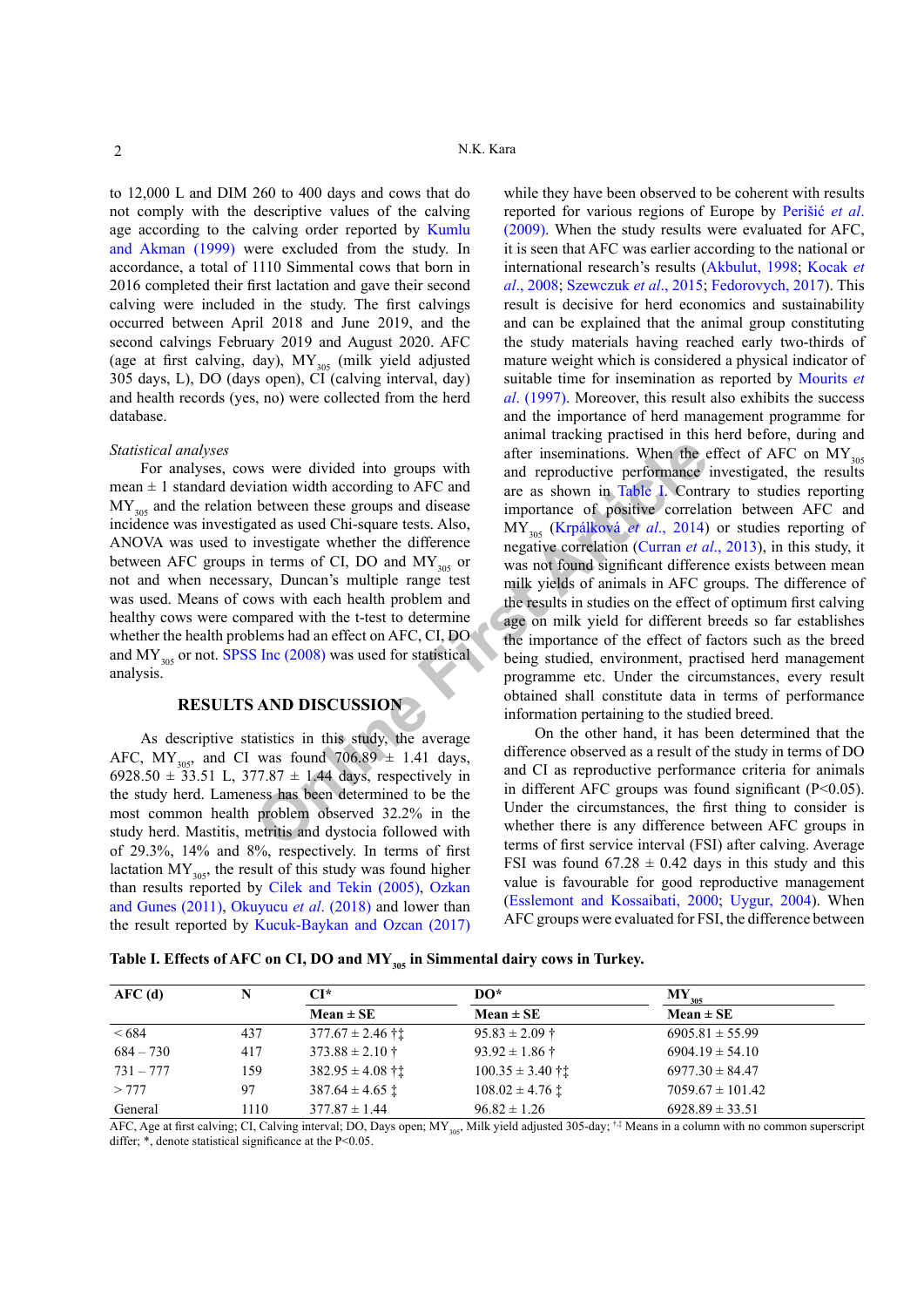groups was not found significant ([Table II\)](#page-2-0). This result is indicated that there is a problem regarding the conception rate in the first AI in the herd with a mean DO of  $96.82 \pm$ 1.26 days or in another point of view, there is a problem regarding service per conception. Accordingly, DO and in parallel with DO, CI has prolonged. While many factors such as AI technician (age, skills, serving internal or external) the season of AI, the semen used, etc. can be effective on DO (Bhave *et al*[., 2021\)](#page-4-2); there are also lots of studies reporting the effect of AFC on in AI. Hence, Ettema and Santos (2004) reported that the lowest DO occurred in the youngest group with AFC <23 months; [Banos](#page-4-3) *et al*. [\(2007\)](#page-4-3) reported longer DO and CI for the young group with AFC within 18-23 months interval, with 7% higher service per conception and 7.5% higher rate of return. Similarly, Krpálková *et al*. (2014) and Eastham *et al*. (2018) reported higher DO and CI in young group with AFC <26 months. According to the results of this study, the AFC interval suitable for the lowest DO and CI is found to be 684≤ AFC ≤730 days (22.5≤ AFC ≤24 months) (P<0.05). As reported by other researchers, the result obtained is important for rapid genetic improvement, increase productive life and for the decrease in herd renewal costs (Ettema and Santos, [2004](#page-5-9); [Nilforooshan and Edriss, 2004](#page-5-2)).

#### <span id="page-2-0"></span>**Table II. Mean ± SE of FSI in different AFC groups.**

| AFC(d)      | N    | FSI                           |
|-------------|------|-------------------------------|
| < 684       | 436  | <b>NS</b><br>$65.69 \pm 0.64$ |
| $684 - 730$ | 413  | $68.67 \pm 0.70$              |
| $731 - 777$ | 158  | $68.26 \pm 1.15$              |
| > 777       | 97   | $66.89 \pm 1.51$              |
| General     | 1110 | $67.28 \pm 0.42$              |

AFC, Age at first calving; FSI, First service interval; *NS*, not significant.

When the relationship between AFC and diseases investigated, it was seen that disease incidence increases with increased AFC except for dystocia [\(Table III\)](#page-3-0) but this relationship was not found significant. The reason for this result can be appropriate rearing, feeding and preventive veterinary practices in the postpartum period. Another possible reason can be the animal group constituting the study material was young. As a matter of fact, [Dohoo](#page-4-4) *et al*[. \(1984\)](#page-4-4) has reported a linear relationship between age and disease incidence. Still, it can be mentioned that the optimum AFC interval for minimum health problem is the optimum 684≤ AFC ≤730 days interval as determined for minimum DO and CI in this study. When the study material was assessed in terms of recorded health problems, the results as shown in [Table IV.](#page-3-1) It was found that AFC is higher and MY<sub>305</sub> is lower in cows with lameness (P<0.05).

There are studies that reported a decrease in milk yield for cows with lameness ([Amory](#page-4-5) *et al*., 2008; Charfeddine and Pérez-Cabal, 2017). As to high AFC in cows with lameness, study result is consistent with results as reported by [Mason \(2017\)](#page-5-10). The researcher has reported that the incidence of lameness in cows calving at younger ages is lower than cows calving at later ages.

For the state of the state of the state of the state of the state of the state of the state of the state of the state of the state of the state of the state of the state of the state of the state of the state of the state One reason for this can be that the changes in hoof structure and flexor tendons following the calving be causing fewer complications in younger animals as reported by [Webster \(2001\).](#page-6-5) One other reason may be the body weight of the animals according to the age of first calving. Even though body weights were not evaluated in the study, Singh *et al*[. \(2012\)](#page-6-6) reported that the percentage changes in body weight in animals were associated with the lameness incidence and that the incidence increased as the weight increased. Incidence of lameness is high in dairy cattle herds and arrangements are unfortunately limited for yield and in feeding program that supports the high milk yield that for decreasing this incidence. For this reason, it may be pointed out that for such type of herds; practises to strengthen and protect foot and leg health such as regular claw trimming, manure management, foot bath, proper bedding etc. are more of a necessity than choice. When compared the cows with dystocia and without, it was found that lower  $MY_{305}$  and AFC and higher DO and CI in cows with dystocia. However, the differences between groups were not found significant despite studies reporting otherwise. This result may be explained with dystocia score. Disease records that belong to cows were collected from herd records (yes, no) so, the dystocia score was evaluated as "unassisted" and "assisted" in the study performed by [Johanson and Berger \(2003\).](#page-5-11) Although there is no common way of determining the level of calving difficulty, some other researchers suggested different scoring for more accurate assessment. [Hansen](#page-5-12) *et al*. (2004) suggest a four-point scoring system of calving difficulty: (1) easy, (2) easy with assistance, (3) difficult but without veterinary assistance and (4) difficult with veterinary assistance. [Ettema and Santos \(2004\)](#page-5-9) also distinguished four levels of calving difficulty but defined them differently: (0) no assistance with normal delivery of a live calf, (1) no assistance with normal delivery of a stillborn calf, (2) some assistance required for extraction of the calf and (3) difficult calving with forced extraction of the calf. Considering this information, the non-existence of difference between groups can be explained that dystocia records in the herd actually being non-assisted instances according to other evaluation systems.

> Animals have completed involution periods after calving without any problems and their reproductive performance or milk yield being adversely non-affected.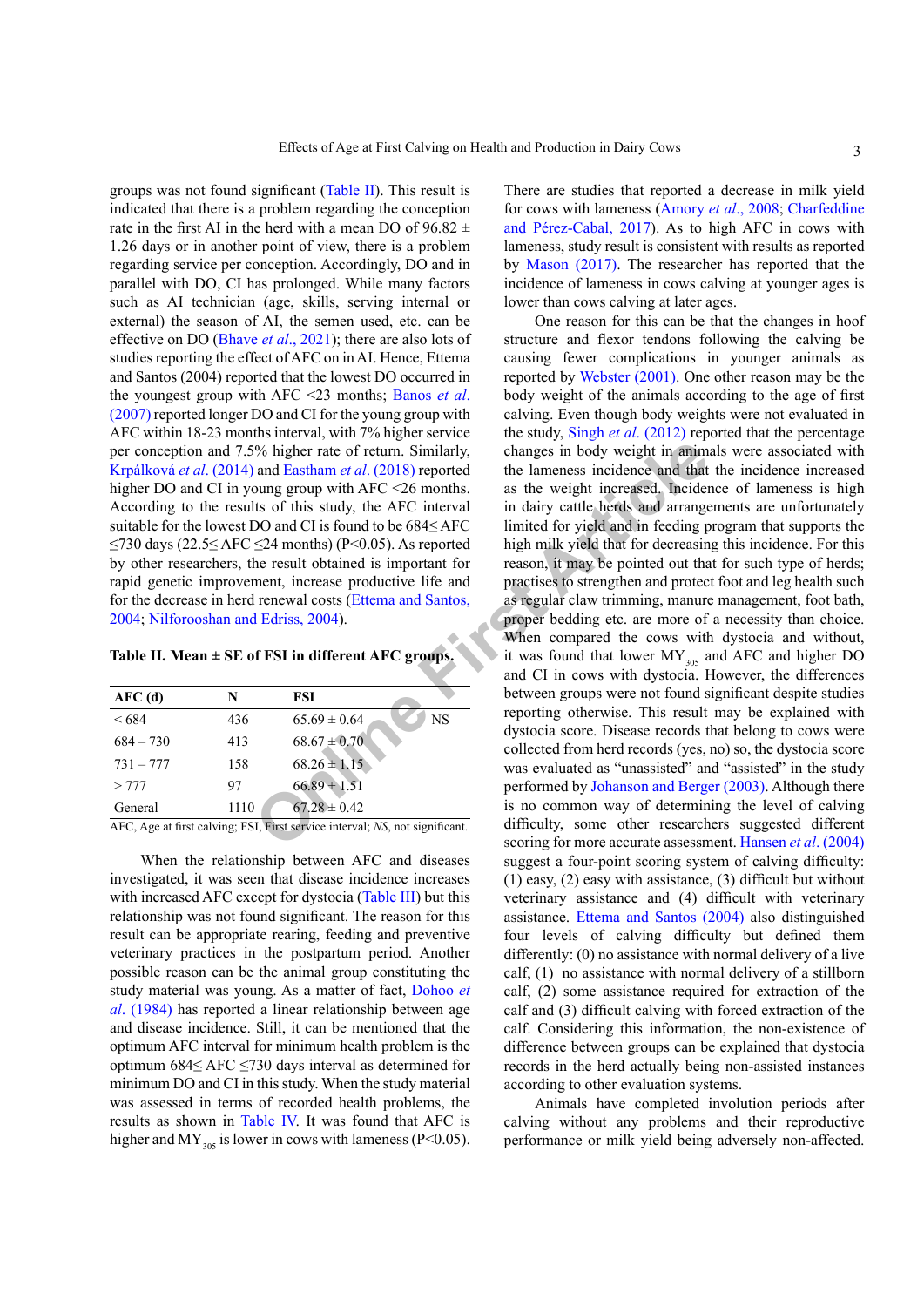While the milk yield was found to be low for animals with mastitis which is in concordance with many preceding studies (P<0.01), was not found a significant relation between mastitis and reproductive parameters. This result can be explained that the effect of efficient herd health management where early diagnosis and proper treatment protocols are performed in time and correctly as reported by [Fourichon](#page-5-13) *et al*. (2000). When compared the cows with metritis and without, it was found that decreasing in  $MY_{305}$ and AFC and increasing DO and CI in cows with metritis. While the difference was not found significant in between groups in terms of  $MY_{305}$  and AFC was found significant for DO and CI  $(P<0.01)$ . This result in terms of the relation between metritis and DO and CI corresponded with the results of current studies [\(Vieira-Neto](#page-6-7) *et al*., 2016; [Dubuc](#page-5-14)  [and Denis-Robichaud, 2017](#page-5-14)). Postpartum uterus infections such as metritis effects increasing CI directly since they prolong the FSI and DO (Foldi *et al*[., 2006](#page-5-15)).

In this study, the DO and CI in the group with metritis was observed to have prolonged for 11 and 13 days, respectively. According to these results, in view of heat occurs every two to three weeks on average (Kojima, [2003](#page-5-16)), the 13 days of difference for CI can also be explained as one heat has been missed on average due to metritis. The negative effects of uterus diseases on fertility reported by current studies (Pinedo *et al*., 2020; Pérez-Báez *et al*., 2020) support these results.

| AFC(d)      |      | <b>Mastitis</b> |               |    |     | <b>Metritis</b> |               |    |     | <b>Dystocia</b> |               |     |     | Lameness |               |           |
|-------------|------|-----------------|---------------|----|-----|-----------------|---------------|----|-----|-----------------|---------------|-----|-----|----------|---------------|-----------|
|             | NO   | $\Omega$        | $\frac{0}{0}$ |    | NO. | $\Omega$        | $\frac{6}{9}$ |    | NO  | -0              | $\frac{9}{6}$ |     | NO  | O        | $\frac{0}{0}$ |           |
| <684        | 311  | 126             | 28.8          |    | 372 | 65              | 14.8          |    | 396 | 41              | 9.4           |     | 284 | 153      | 35.1          |           |
| $684 - 730$ | 298  | 119             | 28.5          | NS | 356 | 61              | 14.6          | NS | 383 | 34              | 8.2           | NS. | 293 | 124      | 29.7          | <b>NS</b> |
| $731 - 777$ | 112. | 47              | 29.6          |    | 135 | 24              | 15.1          |    | 147 | 12              | 7.5           |     | 110 | 49       | 30.8          |           |
| >777        | 58   | 39              | 40.2          |    | 81  | 16              | 16.5          |    | 91  | b               | 6.2           |     | 54  | 43       | 44.3          |           |

<span id="page-3-0"></span>

| AFC(d)          |                | <b>Mastitis</b> |               |                                                                                 |     | <b>Metritis</b> |                   |           |        | <b>Dystocia</b> |                   |           |                | Lameness         |               |           |
|-----------------|----------------|-----------------|---------------|---------------------------------------------------------------------------------|-----|-----------------|-------------------|-----------|--------|-----------------|-------------------|-----------|----------------|------------------|---------------|-----------|
|                 | NO.            | $\mathbf 0$     | $\frac{0}{0}$ |                                                                                 | NO  | 0               | $\frac{0}{0}$     |           | NO     | $\mathbf 0$     | $\frac{9}{6}$     |           | N <sub>O</sub> | $\mathbf 0$      | $\frac{0}{0}$ |           |
| < 684           | 311            | 126             | 28.8          |                                                                                 | 372 | 65              | 14.8              |           | 396    | 41              | 9.4               |           | 284            | 153              | 35.1          |           |
| $684 - 730$     | 298            | 119             | 28.5          | <b>NS</b>                                                                       | 356 | 61              | 14.6              | <b>NS</b> | 383    | 34              | 8.2               | <b>NS</b> | 293            | 124              | 29.7          | <b>NS</b> |
| $731 - 777$     | 112            | 47              | 29.6          |                                                                                 | 135 | 24              | 15.1              |           | 147    | 12              | 7.5               |           | 110            | 49               | 30.8          |           |
| > 777           | 58             | 39              | 40.2          |                                                                                 | 81  | 16              | 16.5              |           | 91     | 6               | 6.2               |           | 54             | 43               | 44.3          |           |
|                 |                |                 |               | Table IV. Relation between diseases and milk yield and reproductive parameters. |     |                 |                   |           |        |                 |                   |           |                |                  |               |           |
| <b>Diseases</b> |                | N               |               | $MY_{305}$                                                                      |     |                 | <b>AFC</b>        |           |        | <b>CI</b>       |                   |           | <b>DO</b>      |                  |               |           |
|                 |                |                 |               | $Mean \pm SE$                                                                   |     |                 | $Mean \pm SE$     |           |        | $Mean \pm SE$   |                   |           |                |                  |               |           |
| Lameness        | N <sub>O</sub> | 753             |               | $6985.83 \pm 40.58$                                                             |     |                 | $704.40 \pm 1.62$ |           | $\ast$ |                 | $377.65 \pm 1.85$ |           |                | $95.76 \pm 1.54$ |               |           |
|                 | $\Omega$       | 357             |               | $6808.78 \pm 59.00$                                                             |     |                 | $712.13 \pm 2.72$ |           |        |                 | $378.35 \pm 2.19$ |           |                | $99.06 \pm 2.20$ |               |           |
| Dystocia        | NO.            | 1017            |               | $6943.62 \pm 34.67$                                                             |     |                 | $707.59 \pm 1.49$ |           |        |                 | $374.73 \pm 3.63$ |           |                | $94.90 \pm 3.60$ |               |           |
|                 | $\Omega$       | 93              |               | $6767.85 \pm 127.00$                                                            |     |                 | $699.22 \pm 4.10$ |           |        |                 | $378.16 \pm 1.54$ |           |                | $97.00 \pm 1.34$ |               |           |
| Mastitis        | N <sub>O</sub> | 785             |               | $7026.73 \pm 38.45$                                                             |     | $***$           | $706.07 \pm 1.62$ |           |        |                 | $378.59 \pm 1.80$ |           |                | $97.06 \pm 1.51$ |               |           |
|                 | $\Omega$       | 325             |               | $6692.57 \pm 65.15$                                                             |     |                 | $708.86 \pm 2.82$ |           |        |                 | $376.15 \pm 2.29$ |           |                | $96.25 \pm 2.29$ |               |           |
| Metritis        | N <sub>O</sub> | 958             |               | $6942.05 \pm 36.37$                                                             |     |                 | $713.20 \pm 4.41$ |           |        |                 | $376.14 \pm 1.51$ | $***$     |                | $95.28 \pm 1.33$ |               | $**$      |

## <span id="page-3-1"></span>**Table IV. Relation between diseases and milk yield and reproductive parameters.**

 $\overline{MY}_{305}$  Milk yield adjusted 305-day; AFC, Age at first calving; CI, Calving interval; DO, Days Open; \*\*,\* denote statistical significance at the P<0.01, P<0.05 respectively; *NO*, Non observed; *O*, Observed.

<span id="page-3-2"></span>

| Table V. Relation between $MY_{305}$ and diseases. |  |  |  |
|----------------------------------------------------|--|--|--|
|----------------------------------------------------|--|--|--|

| $MY_{305}(L)$     |     | <b>Mastitis</b> |               |     | <b>Metritis</b> |               |     | <b>Dystocia</b> |               |     | <b>Lameness</b> |               |
|-------------------|-----|-----------------|---------------|-----|-----------------|---------------|-----|-----------------|---------------|-----|-----------------|---------------|
|                   | NO  | О               | $\frac{0}{0}$ | NO  | $\Omega$        | $\frac{6}{9}$ | NO  | $\mathbf{o}$    | $\frac{6}{9}$ | NO  | $\Omega$        | $\frac{6}{9}$ |
| $<$ 5254.1        | 35  | 34              | 49.3          | 58  | 11              | 15.9          | 63  | 6               | 8.7           | 43  | 26              | 62.3          |
| $5254.1 - 6370.6$ | 170 | 86              | 33.6          | 220 | 36              | 14.1          | 226 | 30              | 11.7          | 92  | 164             | 64.1          |
| $6370.7 - 7487.1$ | 324 | .30             | 28.6          | 392 | 62              | 13.7          | 421 | 33              | 7.3           | 148 | 306             | 67.4          |
| $7487.2 - 8603.7$ | 196 | 60              | 23.4          | 218 | 38              | 14.8          | 240 | 16              | 6.3           | 72  | 184             | 71.9          |
| > 8603.7          | 60  | 15              | 20.0          | 70  |                 | 6.7           | 67  | 8               | 10.7          | 19  | 56              | 74.7          |
|                   |     |                 | $* *$         |     |                 |               |     |                 |               |     |                 |               |

 $\overline{MY_{305}}$  Milk yield adjusted 305-day; \*\*, denote statistical significance at the P<0.01; NO, Non observed; O, Observed.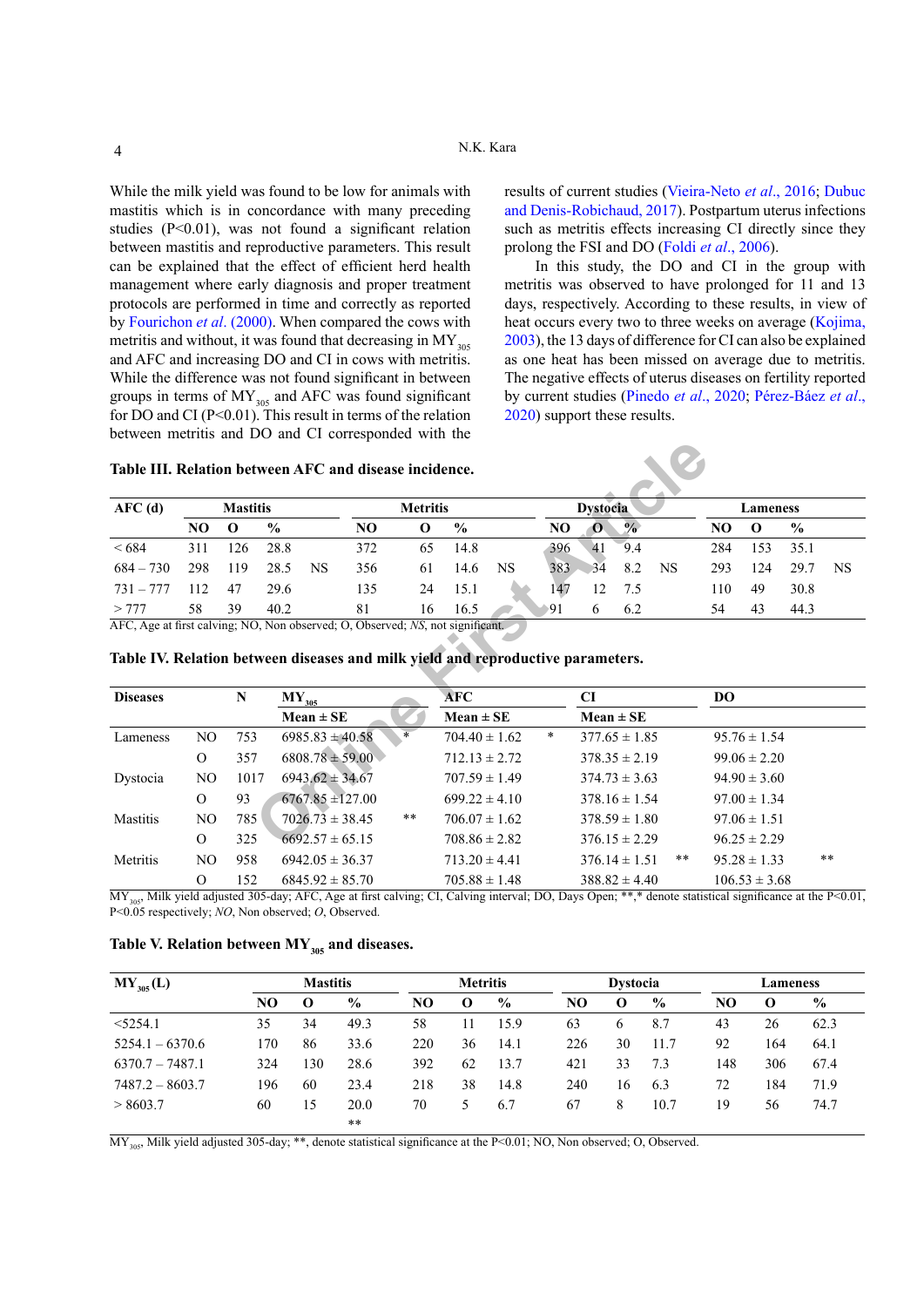Therefore, accurate assessment of factors in after calving such as birth stress, negative energy balance and rapid body condition loss which increase the risk of uterus infection and reduce the immune system in this period is critical. Accordingly, it can be said that followup of animals and taking protective cautions until the  $3<sup>rd</sup>$ and 4th week after calving when bacterial contamination significantly decreases ([Williams](#page-6-8) *et al*., 2007) are important and priority in increasing the reproductive performance within the herd. Finally, the relationship between  $MY_{305}$  and diseases was investigated and the relation between  $MY_{305}$  and mastitis was found important in animals of different milk yield groups (P<0.01), ([Table](#page-3-2) [V\)](#page-3-2). According to this result, it can be said that mastitis incidence is low in high milk yield groups. It would be more accurate to interpret this result as a milk yield has been increased because of a decrease in mastitis incidence. Results of similar studies on this subject both national and international are in support of this interpretation (Kocak, [2006](#page-5-17); [Dhakal](#page-4-6) *et al*., 2016; Grayaa *et al*., 2019).

## **CONCLUSION**

dentilies and interval and interval and interval and interval and interval and interval and interval and point of this interpretation (Kocak, Dairy Sei, 90; 3490–3499<br>
See on this subject both national and from the interv As a conclusion, it can be said that for Simmental breed cows bred in intensive herd, for the purposes of establishing the optimal balance between economic benefit, yield and animal health in the herd, the most suitable interval of AFC for maximum reproductive performance is 684≤ AFC≤730 days. Since was not found a significant difference between lactation milk yields according to AFC groups, it could be accepted the same interval as optimum for the best lactation milk yield and the mean lactation milk yield was 6904.19  $\pm$  54.10 L in this interval. Although there was no significant difference between in AFC groups in terms of diseases observed, it can be seen that the optimum interval of AFC is the same for the lower incidence of lameness and mastitis that affect  $MY_{305}$  and metritis that affect fertility. Age at first calving is an important factor in the cost of rearing replacements in all dairy herds and the results of this study are important in terms of length of the rearing period and decreasing rearing cost as a management factor in Simmental dairy herds. Nevertheless, to achieve clearer conclusions regarding about performance of Simmental cows, do more studies that involved more animals and also considering the effects of different environmental factors would be beneficial.

## **ACKNOWLEDGMENTS**

Author would like to thank the dairy farm that was involved in this long-term study and all its employees.

*Statement of conflict of interest* 

The authors have declared no conflict of interest.

## **REFERENCES**

- Akbulut, Ö., 1998. Simental sığırların Türkiye'de verim performansı üzerine bir değerlendirme. *Atatürk Univ. J. Agric. Fac.*, **29**: 43-49.
- <span id="page-4-5"></span>Amory, J., Barker, Z.E., Wright, J., Mason, S., Blowey, R.W. and Green, L.E., 2008. Associations between sole ulcer, white line disease and digital dermatitis and the milk yield of 1824 dairy cows on 30 dairy cow farms in England and Wales from February 2003-November 2004. *Prev. Vet. Med.*, **83**: 381–391. <https://doi.org/10.1016/j.prevetmed.2007.09.007>
- <span id="page-4-3"></span>Banos, G., Brotherstone, S. and Coffey, M.P., 2007. Prenatal maternal effects on body condition score, female fertility, and milk yield of dairy cows. *J. Dairy Sci.,* **90**: 3490–3499. [https://doi.org/10.3168/](https://doi.org/10.3168/jds.2006-809) jds.2006-809
- <span id="page-4-2"></span>Bhave, K., Shirsath-Kalbhor, T., Potdar, V., Joshi, S., Guandare, Y. and Marimutthu, S., 2021. Study of effect of non-genetic factors on reproduction traits in Holstein Friesian crossbreed cows. *Indian J. Pure appl. Biosci.,* **9**: 359-366. [https://doi.](https://doi.org/10.18782/2582-2845.8554) org/10.18782/2582-2845.8554
- Charfeddine, N. and Pérez-Cabal, M.A., 2017. Effect of claw disorders on milk production, fertility, and longevity, and their economic impact in Spanish Holstein cows. *J. Dairy Sci.*, **100**: 653–665. [https://](https://doi.org/10.3168/jds.2016-11434) doi.org/10.3168/jds.2016-11434
- <span id="page-4-0"></span>Cilek, S. and Tekin, M.E., 2005. Environmental factors affecting milk yield and fertility traits of Simmental cows raised at the Kazova state farm and phenotypic correlations between these traits. *Turk. J. Vet. Anim. Sci.*, **29**: 987-993.
- <span id="page-4-1"></span>Curran, R.D., Weigel, K.A., Hoffman, P.C., Marshall, J.A., Kuzdas, C.K. and Coblentz, W.K., 2013. Relationships between age at first calving; herd management criteria; and lifetime milk, fat, and protein production in Holstein cattle. *Prof. Anim. Sci.*, **29**: 1–9. [https://doi.org/10.15232/S1080-](https://doi.org/10.15232/S1080-7446(15)30188-1) [7446\(15\)30188-1](https://doi.org/10.15232/S1080-7446(15)30188-1)
- <span id="page-4-6"></span>Dhakal, K., Tiezzi, F., Clay, J. and Maltecca, C., 2016. Causal relationships between clinical mastitis events, milk yields and lactation persistency in US Holsteins. *Livest. Sci.*, **189**: 8-16. [https://doi.](https://doi.org/10.1016/j.livsci.2016.04.015) [org/10.1016/j.livsci.2016.04.015](https://doi.org/10.1016/j.livsci.2016.04.015)
- <span id="page-4-4"></span>Dohoo, I.R., Wayne Martin, S., McMillan, I. and Kennedy, B.W., 1984. Disease, production and culling in Holstein-Friesian cows II. Age, season and sire effects. *Prev. Vet. Med.*, **2**: 655-670. [https://](https://doi.org/10.1016/0167-5877(84)90012-6)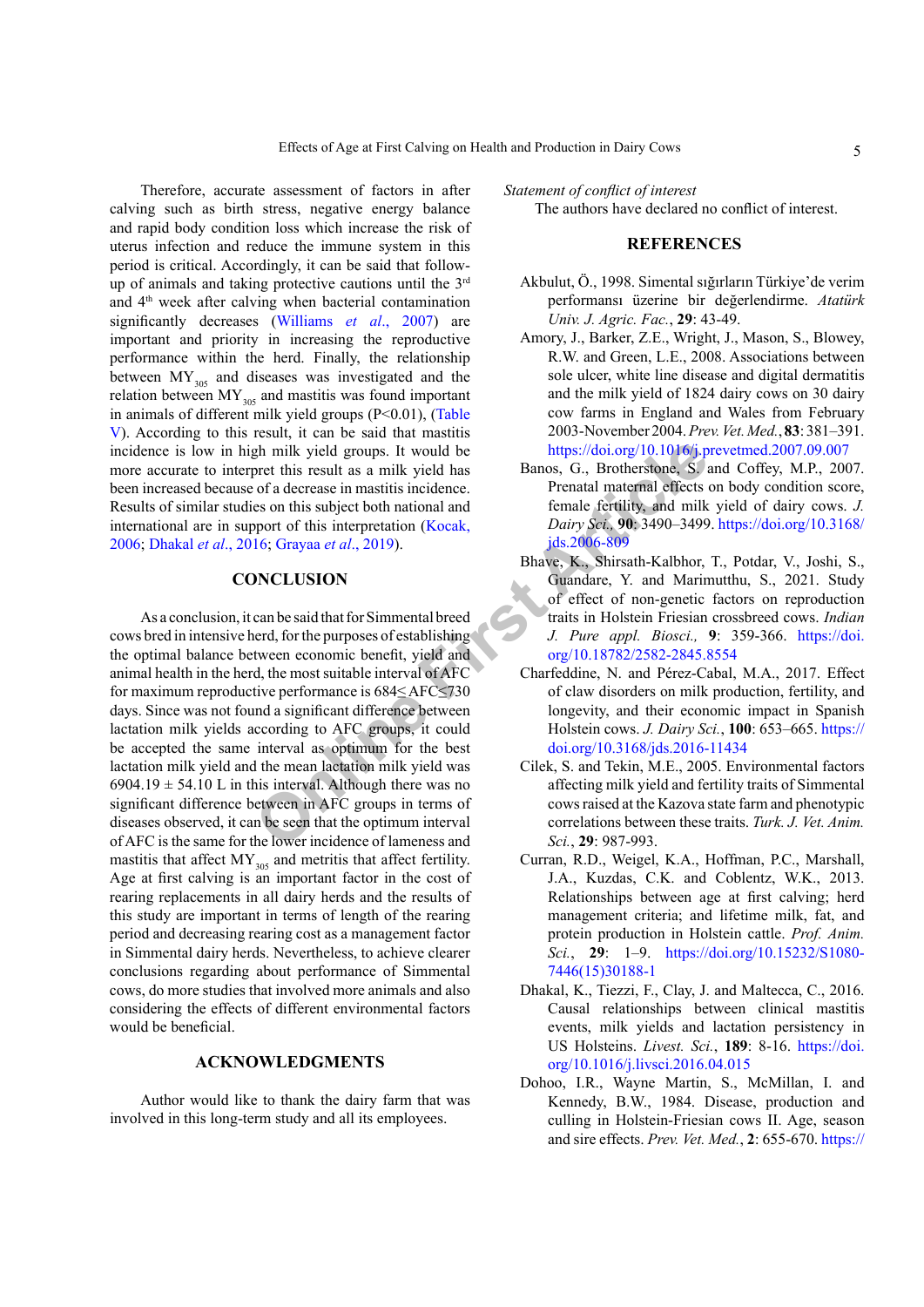[doi.org/10.1016/0167-5877\(84\)90012-6](https://doi.org/10.1016/0167-5877(84)90012-6)

- <span id="page-5-14"></span>Dubuc, J. and Denis-Robichaud, J., 2017. A dairy herd-level study of postpartum diseases and their association with reproductive performance and culling, *J. Dairy Sci.*, **100**: 3068-3078. [https://doi.](https://doi.org/10.3168/jds.2016-12144) [org/10.3168/jds.2016-12144](https://doi.org/10.3168/jds.2016-12144)
- <span id="page-5-8"></span>Eastham, N.T., Coates, A., Cripps, P., Richardson, H., Smith, R. and Oikonomou, G., 2018. Associations between age at first calving and subsequent lactation performance in UK Holstein and Holstein-Friesian dairy cows. *PLoS One*, **13**: e0197764. [https://doi.](https://doi.org/10.1371/journal.pone.0197764) [org/10.1371/journal.pone.0197764](https://doi.org/10.1371/journal.pone.0197764)
- <span id="page-5-7"></span>Esslemont, R.J., and Kossaibati, M.A., 2000. The use of databases to manage fertility. *Anim. Reprod. Sci*., **60-61**: 725-741. https://doi.org/10.1016/S0378- [4320\(00\)00081-6](https://doi.org/10.1016/S0378-4320(00)00081-6)
- <span id="page-5-9"></span>Ettema, J.F. and Santos, J.E., 2004. Impact of age at calving on lactation, reproduction, health, and income in first-parity Holsteins on commercial farms. *J. Dairy Sci.,* **87**: 2730–2742. https://doi. [org/10.3168/jds.S0022-0302\(04\)73400-1](https://doi.org/10.3168/jds.S0022-0302(04)73400-1)
- <span id="page-5-15"></span><span id="page-5-5"></span>Fedorovych, V.V., 2017. The impact of reproductive capacity indicators of simmental cattle on their milk productivity. *Sci. Messenger Lnuvmbt named S.Z. Gzhytskyj*, **19**: 52–56. https://doi.org/10.15421/ [nvlvet7412](https://doi.org/10.15421/nvlvet7412)
- 1. https://doi.org/10.1016/S0378-<br> **Simental signal bazy**<br>
Articles, J.E., 2004. Impact of age at<br>
tation, repoduction, health, and<br>
particle in the production content of the production of the proof the content of the stat Foldi, J., Kulcsar, M., Pecsi, A., Huyghe, B., de Sa, C., Lohuis, J.A.C.M., Cox, P. and Huszenicza, G.Y., 2006. Bacterial complications of postpartum uterine involution in cattle. *Anim. Reprod. Sci*., **96**: 265–281. https://doi.org/10.1016/j. [anireprosci.2006.08.006](https://doi.org/10.1016/j.anireprosci.2006.08.006)
- <span id="page-5-13"></span>Fourichon, C., Seegers, H. and Malher, X., 2000. Effect of disease on reproduction in the dairy cow: A metaanalysis *Theriogenology*, **53**: 1729-1759. https:// [doi.org/10.1016/S0093-691X\(00\)00311-3](https://doi.org/10.1016/S0093-691X(00)00311-3)
- <span id="page-5-18"></span>Grayaa, M., Vanderick, S., Rekik, B., Gara, A.B., Hanzen, C., Grayaa, S., Mota, R.R., Hammami, H. and Gengler, N., 2019. Linking first lactation survival to milk yield and components and lactation persistency in Tunisian Holstein cows. *Arch. Anim. Breed.*, **62**: 153-160. [https://doi.org/10.5194/aab-](https://doi.org/10.5194/aab-62-153-2019)[62-153-2019](https://doi.org/10.5194/aab-62-153-2019)
- <span id="page-5-12"></span>Hansen, M., Lund, M.S., Pedersen, J. and Christensen, L.G., 2004. Gestation length in Danish Holsteins has week genetic associations with stillbirths, calving difficulty, and calf size. *Livest. Prod. Sci.*, **91**: 23–33. <https://doi.org/10.1016/j.livprodsci.2004.06.007>
- <span id="page-5-0"></span>Hoffman, P.C. and Funk, D.A., 1992. Applied dynamics of dairy replacement growth and management. *J. Dairy Sci.*, **75**: 2504–2516. [https://doi.org/10.3168/](https://doi.org/10.3168/jds.S0022-0302(92)78012-6) [jds.S0022-0302\(92\)78012-6](https://doi.org/10.3168/jds.S0022-0302(92)78012-6)
- <span id="page-5-1"></span>Hoffman, P.C., 1997. Optimum body size of Holstein replacement heifers. *J. Anim. Sci.*, **75**: 836–845. <https://doi.org/10.2527/1997.753836x>
- <span id="page-5-11"></span>Johanson, J.M. and Berger, P.J., 2003. Birth weight as a predictor of calving ease and perinatal mortality in Holstein cattle. *J. Dairy Sci.*, **86**: 3745–3755. [https://doi.org/10.3168/jds.S0022-0302\(03\)73981-](https://doi.org/10.3168/jds.S0022-0302(03)73981-2) [2](https://doi.org/10.3168/jds.S0022-0302(03)73981-2)
- <span id="page-5-17"></span>Kocak, O., 2006. Influence of mastitis on milk yield in Holstein cows. *Acta Vet. Brno*, **75**: 507–513. [https://](https://doi.org/10.2754/avb200675040507) [doi.org/10.2754/avb200675040507](https://doi.org/10.2754/avb200675040507)
- Kocak, S., Tekerli, M., Özbeyaz, C. and Demirhan, İ., 2008. Lalahan Merkez Hayvancılık Araştırma Enstitüsü'nde yetiştirilen Holştayn, Esmer ve Simental sığırlarda bazı verim özellikleri. *Lalahan Hay. Araşt. Enst. Derg.*, **48**: 51–57.
- <span id="page-5-16"></span>Kojima, F.N., 2003. The estrous cycle in cattle: Physiology, endocrinology, and follicular waves. *Prof. Anim. Sci*., **19**: 83–95. [https://doi.](https://doi.org/10.15232/S1080-7446(15)31387-5) [org/10.15232/S1080-7446\(15\)31387-5](https://doi.org/10.15232/S1080-7446(15)31387-5)
- Krpálková, L., Cabrera, V.E., Kvapilík, J., Burdych, J. and Crump, P., 2014. Associations between age at first calving, rearing average daily weight gain, herd milk yield and dairy herd production, reproduction, and profitability. *J. Dairy Sci.*, **97**: 6573–6582. <https://doi.org/10.3168/jds.2013-7497>
- <span id="page-5-4"></span>Kucuk Baykan, Z., and Ozcan, M., 2017. Determination of reproduction and lactation parameters in the first production year of Brown Swiss and Simmental cows imported from Austria. *Istanbul Univ. Vet. Fak. Derg.*, **43**: 132-139. [https://doi.org/10.16988/](https://doi.org/10.16988/iuvfd.324052) iuvfd.324052
- <span id="page-5-3"></span>Kumlu, S. and Akman, N., 1999. Türkiye damızlık Siyah Alaca sürülerinde süt ve döl verimi. *Lalahan Hay. Araşt. Enst. Derg.*, **39**: 1-16.
- <span id="page-5-10"></span>Mason, W., 2017. Association between age and time from calving and reported lameness in a dairy herd in the Waikato region of New Zealand. *N. Z. Vet. J*., **65**: 163-167. [https://doi.org/10.1080/00480169.](https://doi.org/10.1080/00480169.2017.1289864) [2017.1289864](https://doi.org/10.1080/00480169.2017.1289864)
- <span id="page-5-6"></span>Mourits, M.C.M, Dijkhuizen, A.A, Huirne, R.B.M. and Galligan, D.T., 1997. Technical and economic models to support heifer management decisions: Basic concepts. *J. Dairy Sci.,* **80**: 1406–1415. https:// doi.org/10.3168/jds.S0022-0302(97)76070-3 [https://doi.org/10.3168/jds.S0022-0302\(97\)76070-](https://doi.org/10.3168/jds.S0022-0302(97)76070-3) [3](https://doi.org/10.3168/jds.S0022-0302(97)76070-3)
- <span id="page-5-2"></span>Nilforooshan, M.A. and Edriss, M.A., 2004. Effect of age at first calving on some productive and longevity traits in Iranian Holsteins of the Isfahan province. *J. Dairy Sci.,* **87**: 2130–2135. [https://doi.](https://doi.org/10.3168/jds.S0022-0302(04)70032-6) [org/10.3168/jds.S0022-0302\(04\)70032-6](https://doi.org/10.3168/jds.S0022-0302(04)70032-6)

6